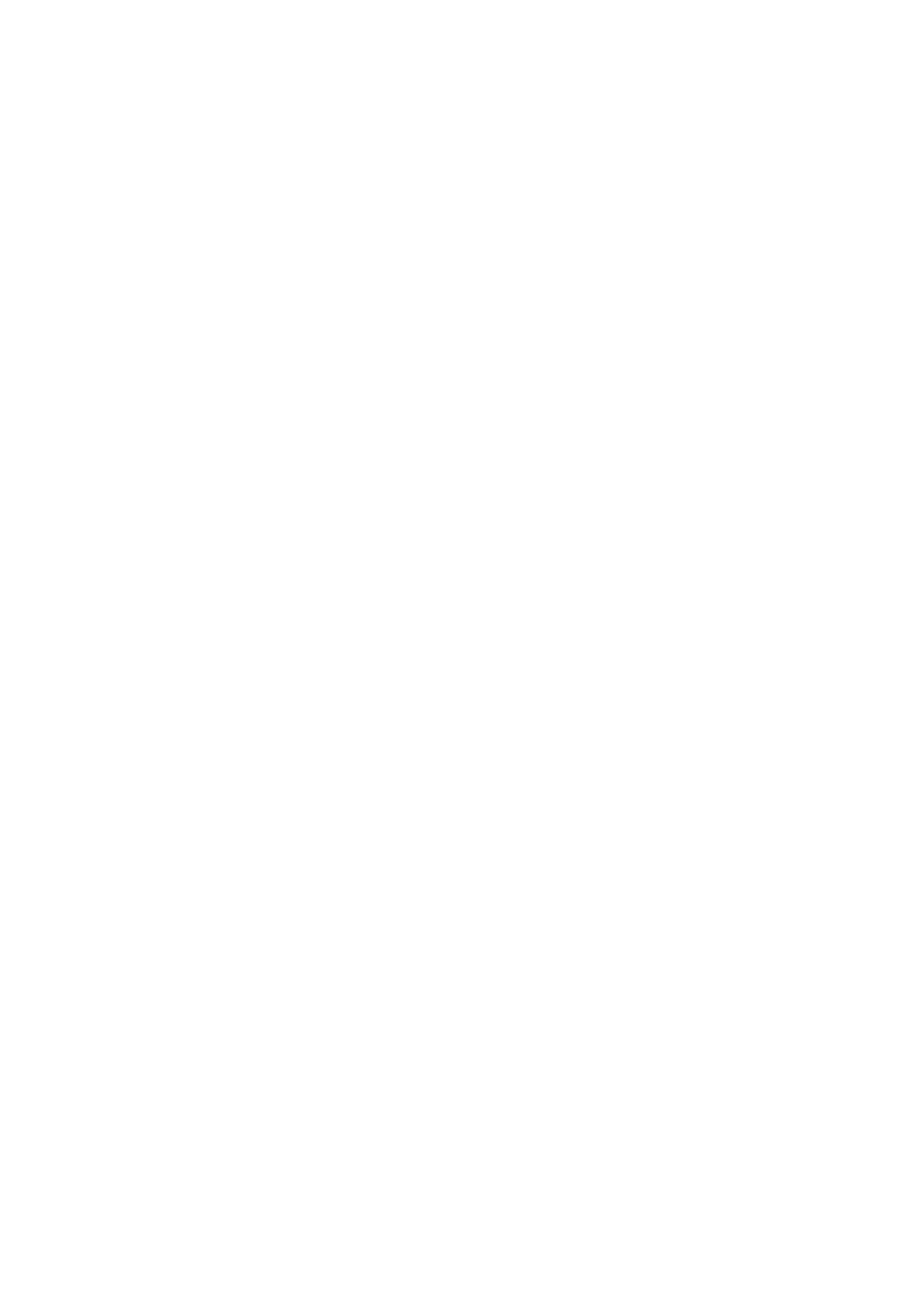

**Queensland** 

### **Appropriation (Parliament) Bill 2022**

### **Contents**

| Schedule 1 |                                                                                                          | - 6            |
|------------|----------------------------------------------------------------------------------------------------------|----------------|
| 4          |                                                                                                          | .5             |
| 3          |                                                                                                          | $\overline{4}$ |
| 2          |                                                                                                          | $\overline{4}$ |
|            | Short title $\ldots \ldots \ldots \ldots \ldots \ldots \ldots \ldots \ldots \ldots \ldots \ldots \ldots$ | 4              |
|            |                                                                                                          | Page           |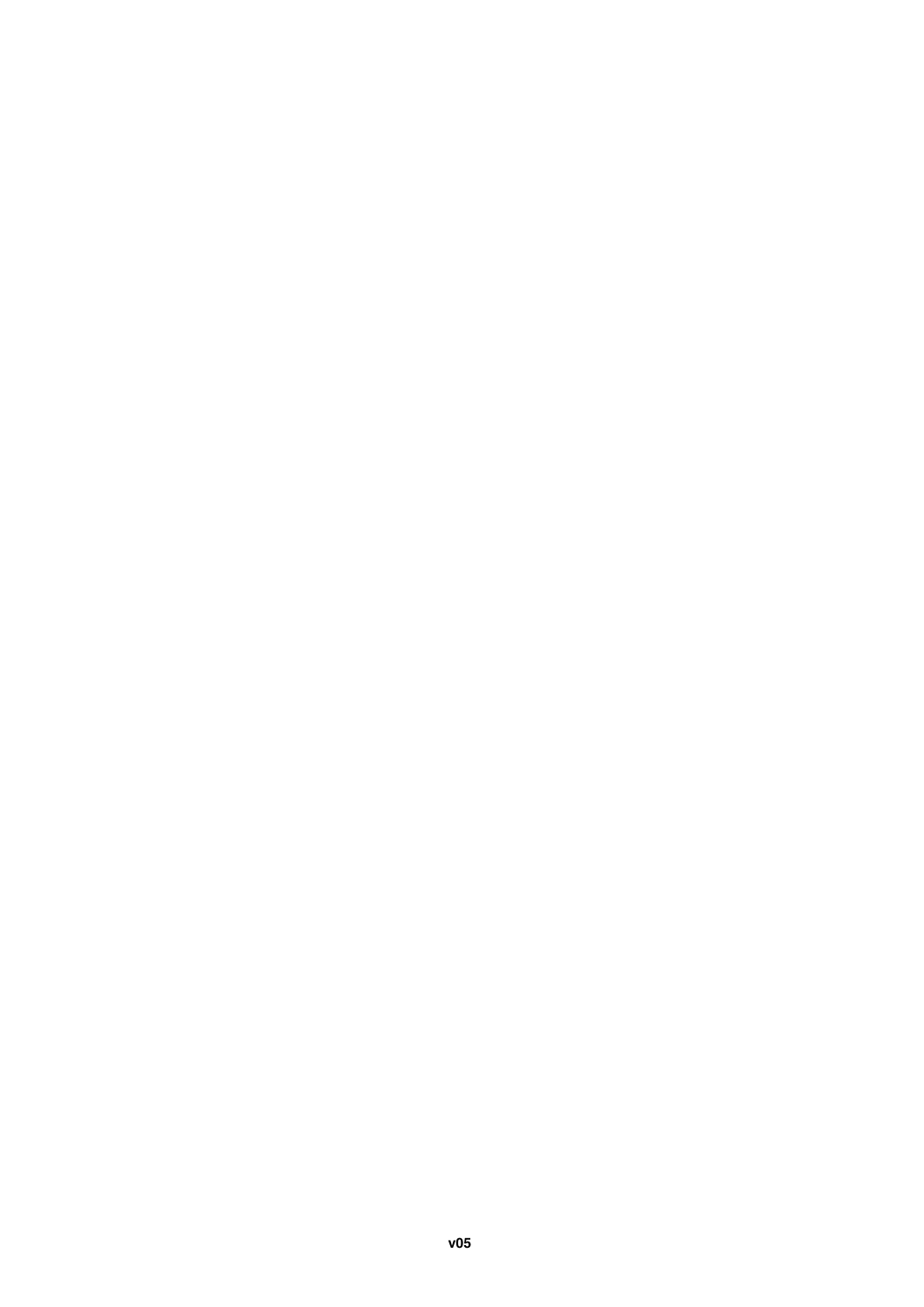# **2022**

# **A Bill**

for

**An Act authorising the Treasurer to pay amounts from the consolidated fund for the Legislative Assembly and parliamentary service for the financial years starting 1 July 2022 and 1 July 2023**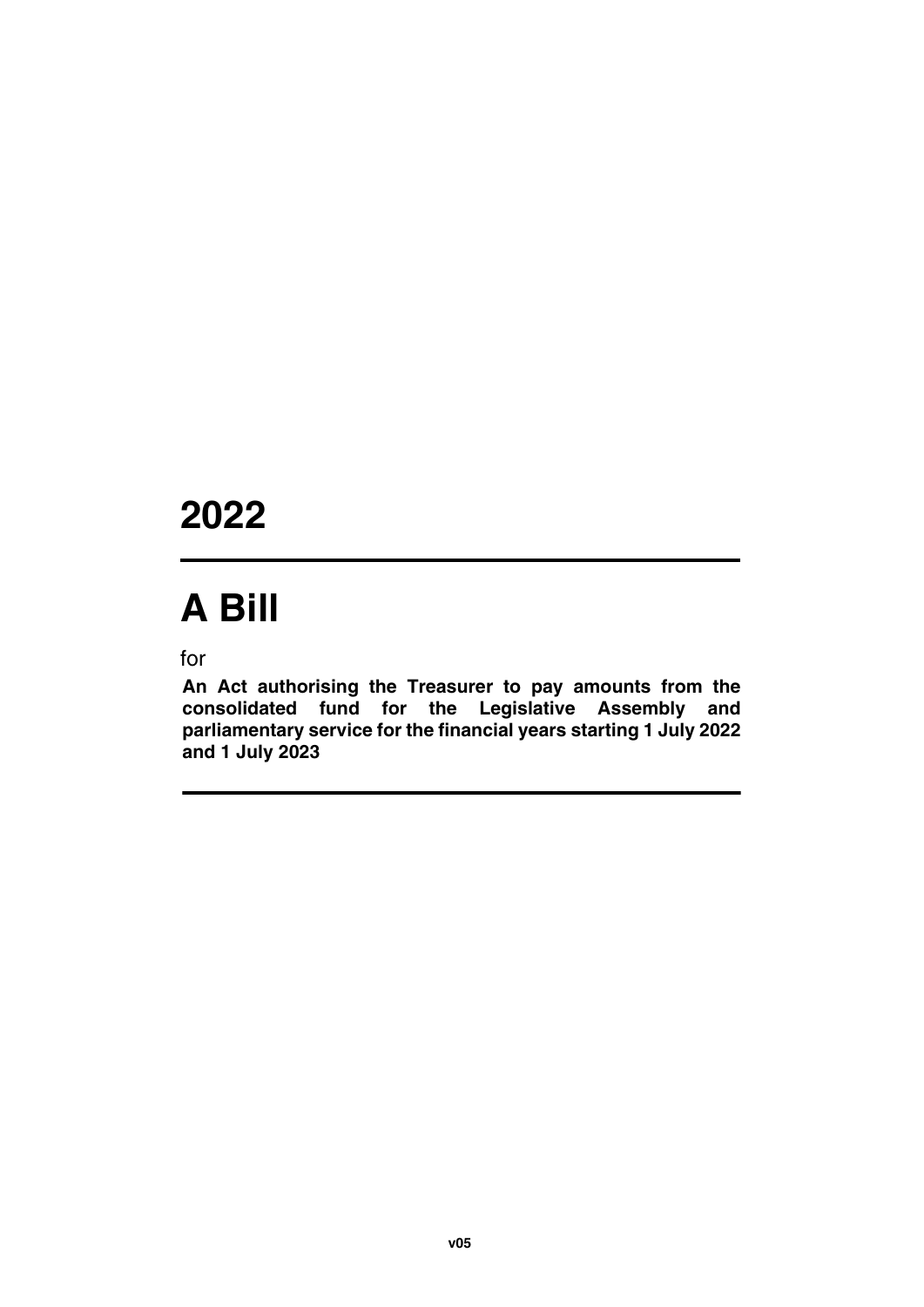#### [s 1]

#### **The Parliament of Queensland enacts—**

#### <span id="page-5-0"></span>**1 Short title**

<span id="page-5-1"></span>This Act may be cited as the *Appropriation (Parliament) Act 2022*.

1

10

24

*Note—*

Under the *Financial Accountability Act 2009*, section 5, words used in this Act that are defined under the *Financial Accountability Act 2009* have the same meaning the words have in that Act, subject to a contrary intention in this Act. 6 7 8  $\overline{Q}$ 

#### <span id="page-5-2"></span>**2 Appropriation for 2022–2023**

- <span id="page-5-3"></span>(1) The Treasurer is authorised to pay \$146,721,000 from the consolidated fund for the Legislative Assembly and parliamentary service for the financial year starting 1 July 2022. 11 12 13 14
- (2) The amount mentioned in subsection (1) is appropriated for the financial year for the Legislative Assembly and parliamentary service for application to its departmental services, equity adjustment and administered items as stated in schedule 1. 15 16 17 18 19
- (3) The amount mentioned in subsection (1) includes the amount already authorised by the *Appropriation (Parliament) Act 2021*, section 3, to be paid for the financial year starting 1 July 2022. 20 21 22 23

#### <span id="page-5-4"></span>**3 Supply for 2023–2024**

<span id="page-5-5"></span>The Treasurer is authorised to pay \$73,361,000 from the consolidated fund for the Legislative Assembly and parliamentary service for the financial year starting 1 July 2023. 25 26 27 28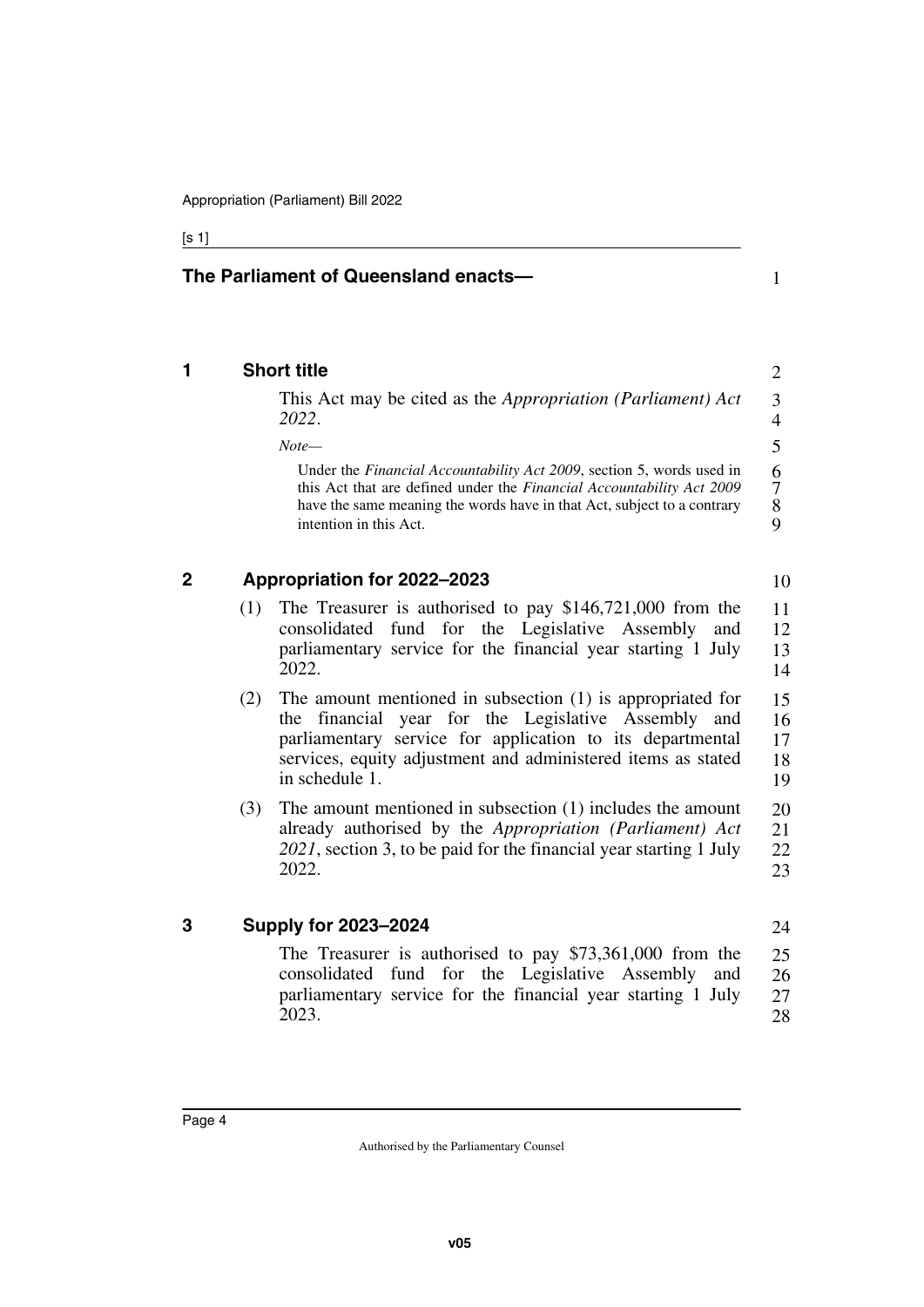[s 4]

<span id="page-6-1"></span><span id="page-6-0"></span>

| 4 | <b>Repeals</b>                                            |                |
|---|-----------------------------------------------------------|----------------|
|   | The following Acts are repealed—                          |                |
|   | Appropriation (Parliament) Act 2020, No. 36               | 3              |
|   | Appropriation (Parliament) (2020–2021) Act 2021, No.<br>٠ | $\overline{4}$ |
|   |                                                           |                |